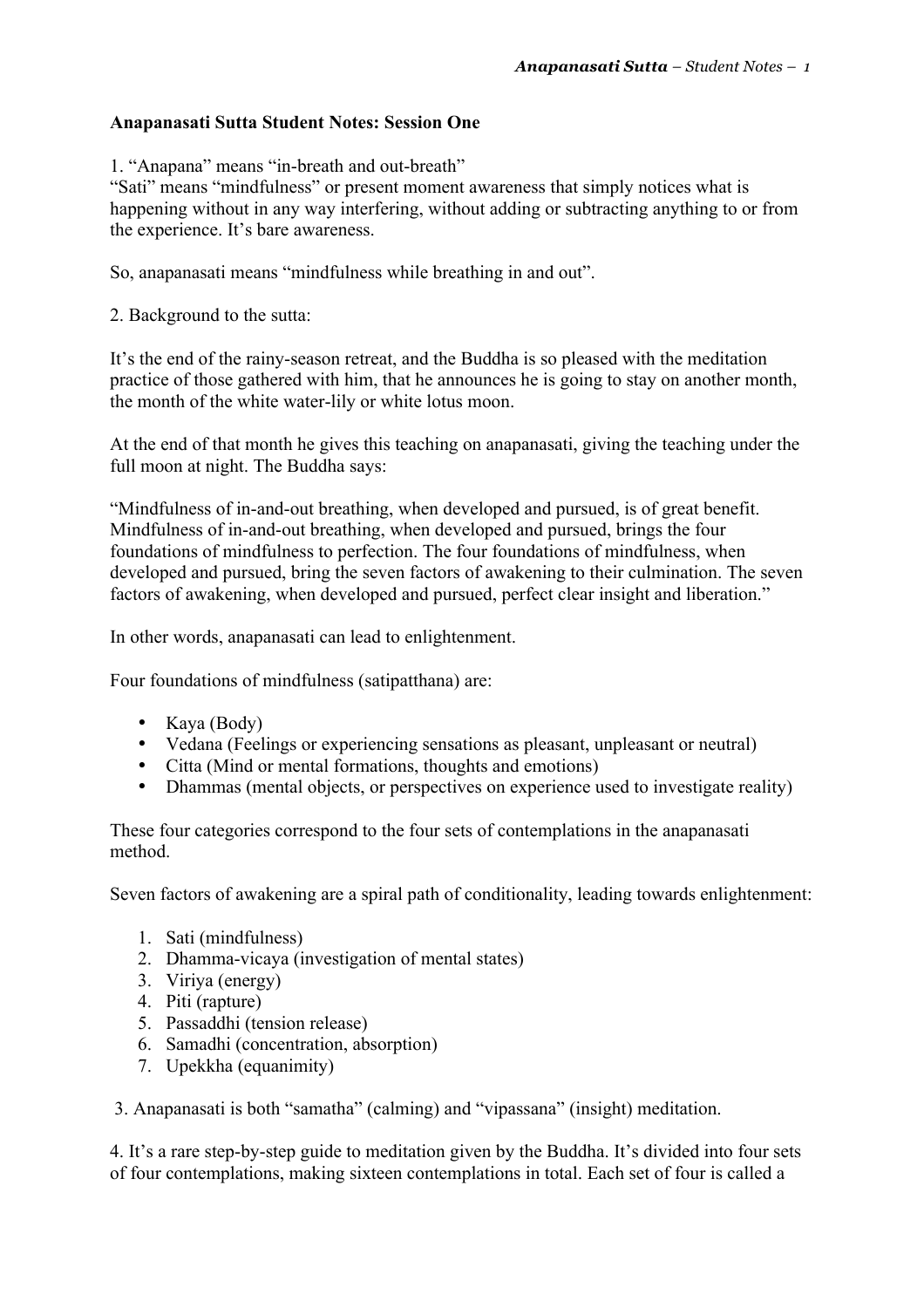"tetrad". The four sets or tetrads are the same as the four foundations of mindfulness, i.e. body (kaya), feelings (vedana), mind (citta), and dhammas. (See the full set of contemplations in separate hand-out.)

5. Only the first two contemplations are exclusively concerned with the breath, but the breath is always there throughout the meditation. With every contemplation, the breath is the anchor.

6. Each "contemplation" is not to be approached as intellectual theorising or as a "heady" exercise. It's to do with simply and directly experiencing what's happening right now.

7. The contemplations are a set of instructions from the Buddha. But you don't have to approach each contemplation as a goal that must be achieved as you progress through the meditation. If you grasp after goals, this won't help the meditation. It's better to have a sense of direction during the meditation, and to be aware, to be in contact with what's happening now.

8. The contemplations are linked by conditionality, by the perspective of paticca-samuppada ('pratitya samutpada' in Sanskrit). Each contemplation connects with the next and interconnects the others. The sixteen contemplations form a spiral, positive pattern of conditionality that can lead to enlightenment.

9. In the separate hand-out on the sixteen contemplations, down the left-hand side are given the Buddha's explicit instructions for each of the sixteen contemplations, drawn from the sutta itself. Down the right-hand side are given another set of instructions, which parallel the Buddha's and which are designed to help us understand what is required of us, when we try to apply the contemplations.

10. There are different ways in which we can use the sixteen contemplations, but we do need first to spend time methodically learning about each of the four groups or tetrads. In this session we are focusing on the body (kaya) tetrad.

11. Read the first tetrad (first four contemplations). (See separate hand-out)

12. General advice: When we become aware of the breath this can become habitual. We don't actually experience the breath, we just have an idea of the breath. So, it's important to watch out for this, and to be physically aware, to have a physical experience of the breath in the body.

13. In the first two contemplations we are training the mind to aim at the experience of the breath, and to stay engaged with the experience of the breath. Although the first two contemplations talk about long and short breaths we can take this as short-hand for experiencing the fullness of the breath, i.e. location of breath, duration of breath, and quality of breath.

We can do three meditation exercises whilst following the breath:

(i) Location. Where is the breath most prominently felt in the body? Notice over time how this position moves. The breath makes itself felt in different places. There is no single or right answer to where we should physically experience the breath in the body.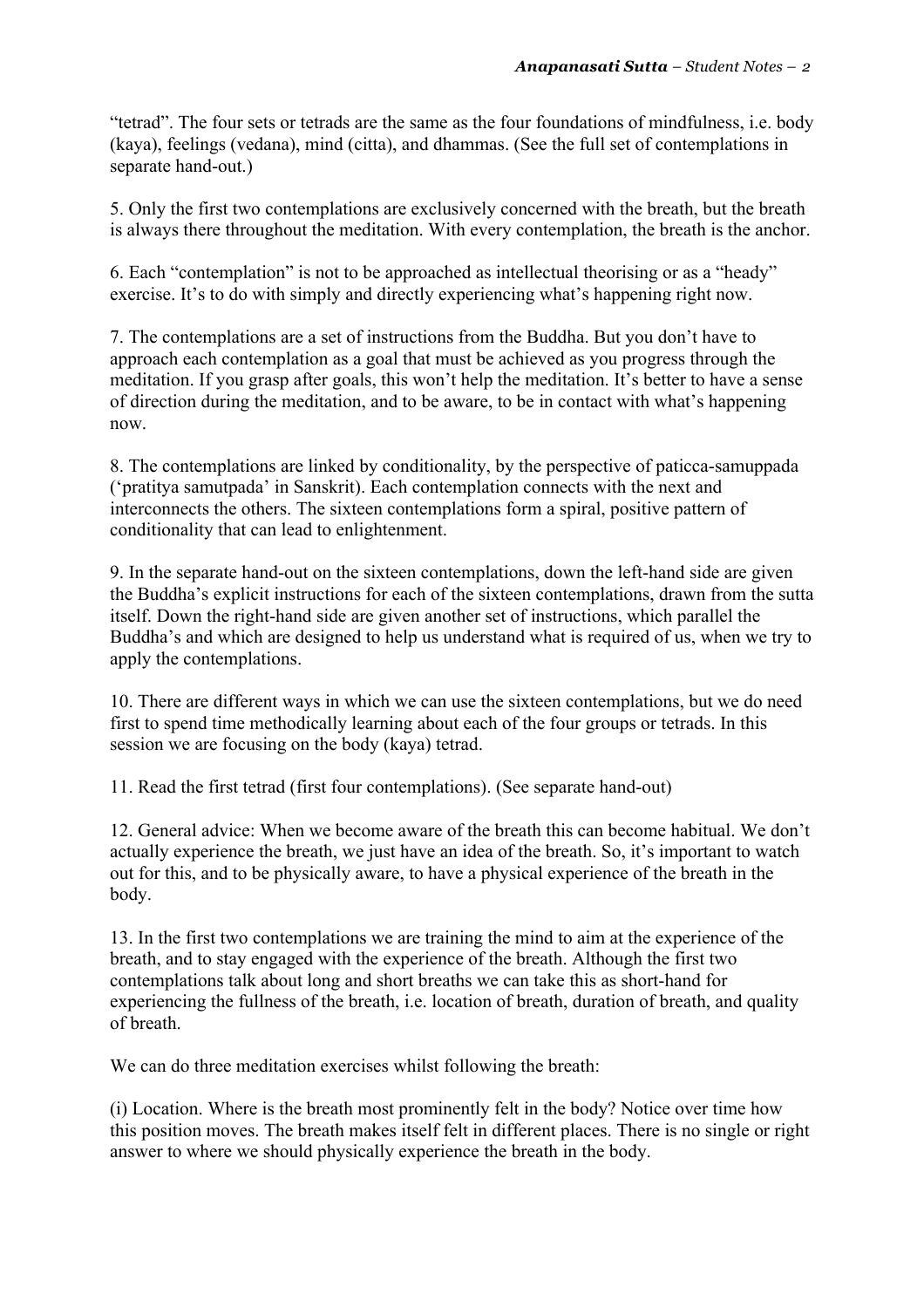(ii) Duration. Is the breath long or short? Whilst there is no absolute standard of measurement of length of breath, you could use counting whilst breathing in or out, or you could use movement in the chest and abdomen. (When the breath is short it tends to be felt physically in only one of the chest or abdomen. When the breath is longer, then it tends to be felt in both abdomen and chest.) Again there is no right or wrong way to breathe, just observe the length of the breath and how it can vary over time.

(iii) Quality. Is the breath rough or smooth, tight or relaxed, easy or difficult, energetic or sleepy, smooth or bumpy? Not *thinking* about the breath but *feeling* it. Focus on the experience rather than worrying about finding the correct word to describe the quality.

Notice how quality, duration and location all vary and affect each other.

When there's a long breath: Where in the body do you feel the breath? What is the quality of the breath?

When there's a short breath: Where in the body do you feel the breath? What is the quality of the breath?

14. Some general advice: - your mind will wander away from the breath. When this happens, bring a kind awareness to bear, acknowledge where the breath has wandered to, then gently but firmly return your attention to the breathing. Similarly, whatever contemplation you are focused on, when the mind wanders, bring a kind awareness to bear, acknowledge where the mind has wandered to, then gently but firmly return attention to the breathing and to the contemplation in hand.

15. In the third contemplation, we keep awareness of the breath as an anchor, and extend awareness to the whole body, focusing on simple, tangible characteristics of the body, such as the feel of the knees; the touch of hands on thighs, knees or on each other; the touch of clothes on skin; the weight of the body on the cushions or the chair; the temperature of different parts of the body.

16. You can bring awareness to the body in one of two ways; do a more structured body scan, bringing gentle awareness systematically to all parts of the body; or, just let body sensations arise and be aware of whatever comes to your attention.

17. At the same time we are beginning to explore how the breath and body condition each other, noticing how body sensations change with the breath. By being aware of the breath and extending our awareness to the body, we allow the body to be as it is without reacting; we calm the breath and calm the body.

18. In the fourth contemplation, we are exploring further how the breath can calm the body (and the mind). The usual approach to this contemplation is the same as the fourth stage of the normal mindfulness of breathing meditation, that is, "guarding the breath" at the tip of the nose or in the nostrils. Or you could focus on one spot where you feel physical movement in the body with the breathing. We are becoming more aware of the way breath, body and mind are interconnected and condition each other.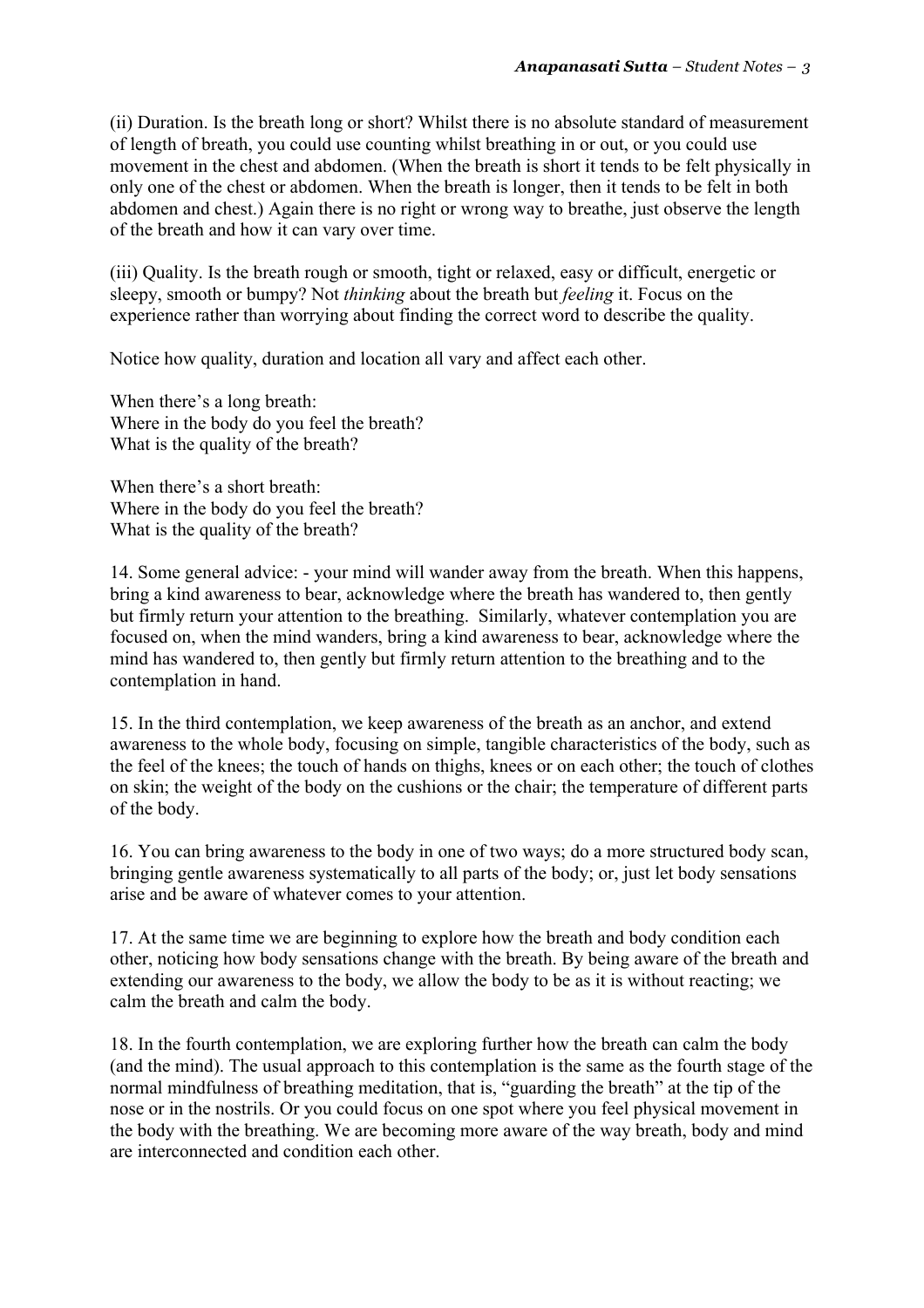19. Again, if your mind wanders, and you get distracted, then with a kind curiosity gently let awareness spread to the distraction and fully see it, then return to breath and body.

20. Guided meditation based on first tetrad:

Just sitting quietly

Read or remember first two contemplations

Turn attention to breath:- Check its location, notice any changes in location Check its duration, notice any changes in duration Check its quality, notice any changes in quality Notice how location, duration and quality of breath change and interact with each other

Now keeping breath as an anchor

Read or remember the third contemplation

Focus on experiencing simple characteristics or sensations in the body:- You can do this by a systematic body scan or by being sensitive to whatever sensations arise in the body Notice how body sensations change Notice how body sensations change with changes in the breath

Still keeping breath as an anchor

Read or remember the fourth contemplation

Focus on experiencing the breath at one spot:- Noticing how calming the breath, calms the body and mind

Relaxing effort

Just sitting quietly for a few minutes, absorbing the effects of the meditation.

General advice: Whenever the mind wanders (as it will!), expand a kind awareness to take in and acknowledge where the mind has wandered to, then gently but firmly return attention to the breathing and the subject of contemplation.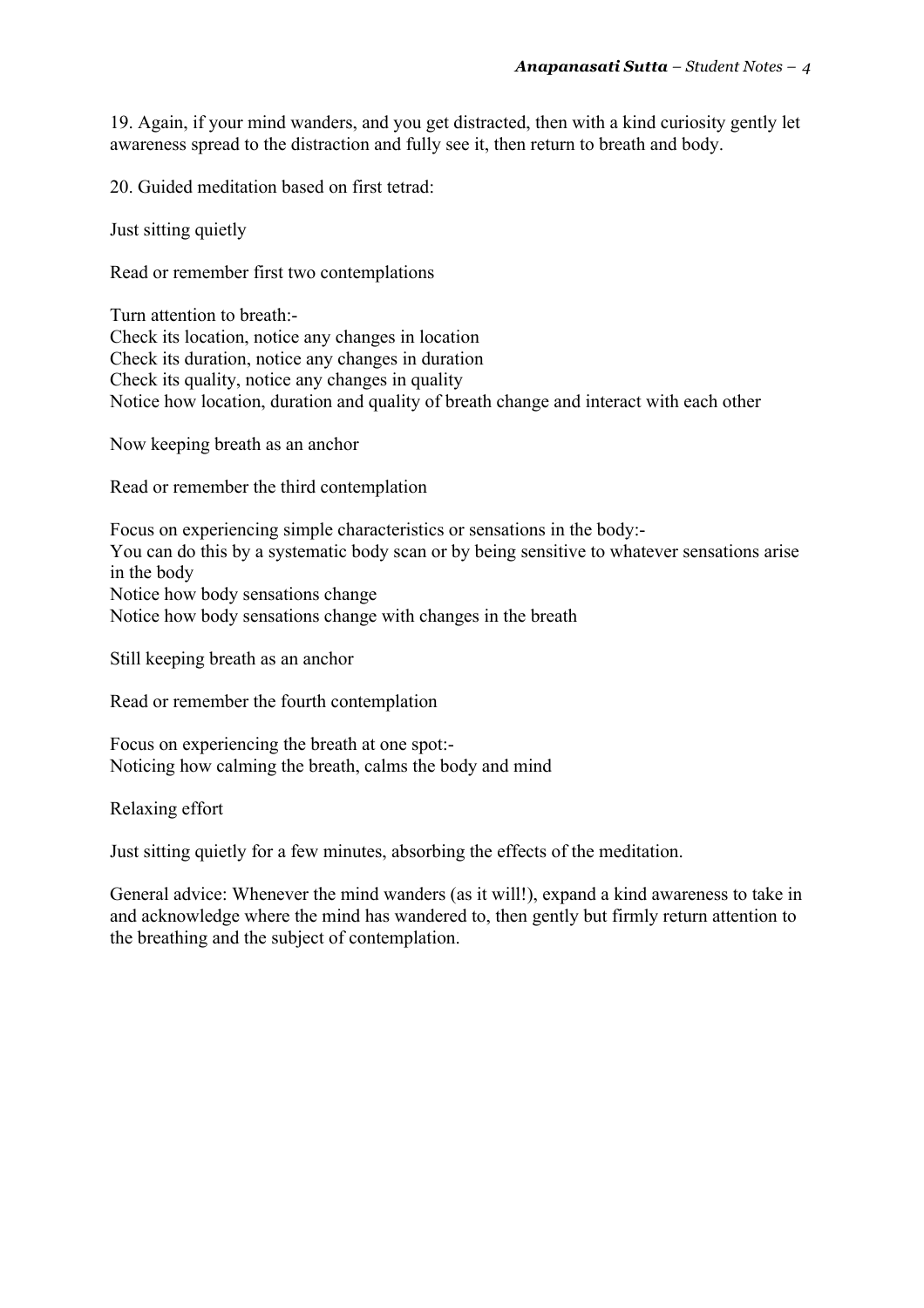### **Anapanasati Sutta Student Notes: Session Two**

1. Repeat guided meditation from end of session one, and:-

During the fourth contemplation, when you're noticing how calming the breath calms the body and mind, look for the experience of a sense of physical pleasure and contentment arising with the experience of the meditation. Look for and encourage a sense of well-being.

Relaxing effort

Just sitting quietly, absorbing effects of the meditation.

2. At the end of the meditation, when you begin to explore the experience of pleasure and contentment, then you are beginning to move into the fifth and sixth contemplations, the first two contemplations of the second tetrad, the vedana tetrad

3. Read the second tetrad.

4. Although they do implicitly contain an insight or vipassana element – the element of conditionality between breath, body and mind - the first six contemplations are primarily intended to build a samatha base, a calming base, for the rest of the meditation. When the body and mind are calmed and concentrated this provides the foundation for the explicitly vipassana or insight section of the meditation, which follows with the seventh contemplation onwards.

In building this samatha base we are in fact building something called the "five jhana ('dhyana' in Sanskrit) factors". "Jhana" means 'absorption'.

The five jhana factors are:-

- Vittaka Aiming the mind at (the breath)
- Vicara Sustaining experience of, and interest in (the breath)
- Citta-ekagatta One pointedness of mind on (the breath)<br>• Piti Ranture or pleasure
- Rapture or pleasure
- Sukha Bliss or deep contentment

In this meditation we decide to focus the mind on the breath, then we develop and sustain an interest in the breath through exploring its qualities, location, length. Out of this comes a sustained, one pointed attention on, or absorption with the breath (if all goes well!).

With this absorption there also arises a sense of ease and well-being. We are developing an internal sense of well-being, not dependent on external stimulation. This sense of well-being has two aspects; piti and sukha.

We might call the first three jhana factors, the 'cool' factors. With the fifth and sixth contemplations we move on to the 'warm' jhana factors.

Piti is a feeling of delight or pleasure, an energy moving freely in the body and mind.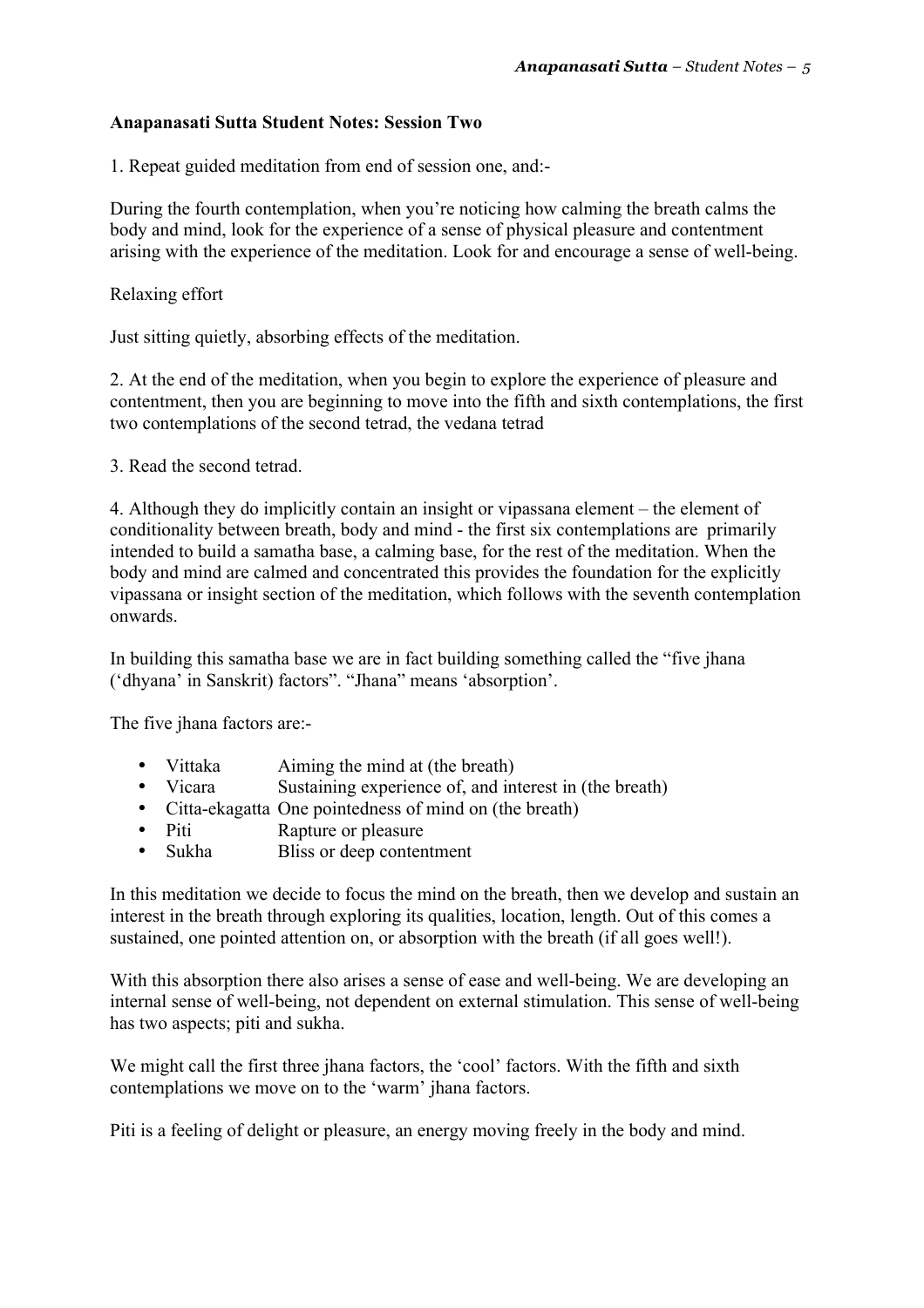With piti we can get a release of tension that leads to a tranquillity, a serenity, a deep contentment, that can result in the meditator even losing a sense of the body. This is sukha.

If you think of a person in the desert without water, imagine their thirst. Then the person comes across an oasis, sheltered and cool with clear, fresh water. The sensation of pleasure that they experience as they drink the water and quench their thirst is piti. The feeling of contentment as they sit quietly in the cool shade, after quenching their thirst, is sukha.

On the one hand it's important to stress that the experience of jhana, of full absorption with the breath with the experience of piti and sukha, does not happen every time in meditation! For some people such an experience will only happen in very good conditions, like a retreat, and for some people, such an experience will happen very rarely. We are not Buddhas who can simply repeat such an experience every time we meditate!

And on the other hand, it's important to stress that the experience of jhana, or absorption, is something that we can all experience in everyday life. It's something that we *know*. Here's an example from the writing of Tolstoy that might help to explain what is meant by absorption. In "Anna Karenina" Tolstoy describes a scene involving a landowner, Konstantin Levin, who in an unusual step decides to join the peasants and work in the fields, cutting the grass. Levin finds himself getting caught up in a rhythm that changes his state of consciousness:

"The grass cut with a juicy sound and fell in high, fragrant rows. On the short rows the mowers bunched together, their tin dippers rattling, their scythes ringing when they touched, the whetstones whistling upon their blades, and their good-humoured voices resounding as they urged each other on. The longer Levin mowed, the more often he experienced those moments of oblivion when it was not his arms which swung the scythe but the scythe seemed to mow of itself, a body full of life and consciousness of its own, and as though by magic, without a thought being given to it, the work did itself regularly and carefully. These were the most blessed moments."

When we are completely involved in an activity whether it's walking in the forest, cutting wood, playing a musical instrument, reading a good book, writing a letter, or even washing up, we can become absorbed, our consciousness may be altered, we can potentially enter jhana. The psychologist Mihalyi Csikszentmihalyi describes this state of seemingly effortless activity and pleasure as "*flow*"; and athletes talk about "*being in the zone*".

And the simple activity of being aware, of a kind and open exploration of one's experience, can bring about this sense of aliveness and pleasure.

Thus jhana or absorption can bring about; a loosening of our dependence on external sources of sensual pleasure; an integrated, concentrated platform of calmness, which provides for a pliable and focused mind; and a refreshing of the mind like rain on dry earth.

5. When we turn to the fifth and sixth contemplations it is however possible that we will experience a range of vedana, including unpleasant as well as pleasant sensations. But where we do experience pleasant sensations of piti or sukha we can notice them and gently nourish them, so as to help our samatha basis of meditation. And where we experience unpleasant vedana the very act of bringing an open awareness to bear upon those unpleasant vedana can transform the experience from unpleasant to pleasant, and can help bring about a degree of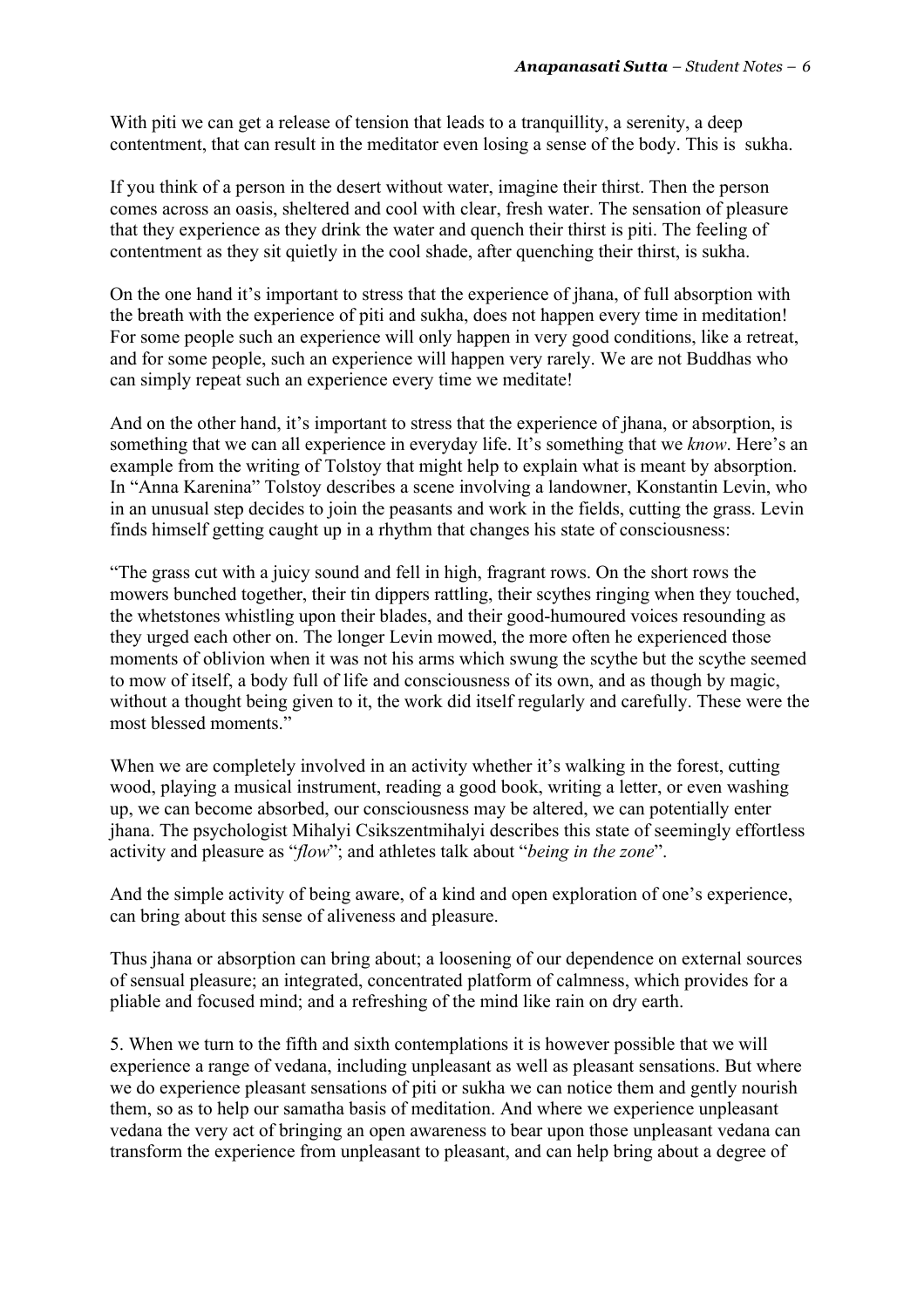absorption in the meditation, sufficient to progress with the contemplations. In other words we don't have to be in full jhana to progress with the meditation.

6. Read the seventh and eighth contemplations.

With the seventh and eighth contemplations we're now beginning to move more into the vipassana (insight) aspect of the meditation. We're now beginning to explore how our mind works, to focus on the relationship between vedana and emotional responses or reactions to vedana.

Every moment of the day and night we are – through various sense organs – making contact with the world around us and within us, and these contacts give rise to vedana -- pleasant, unpleasant and neutral (neither pleasant nor unpleasant) sensations.

Whether it's through the eye (sight), or ear (sound), or nose (smell), or tongue (taste), or body (touch), or through the mind (thoughts), we are always making contact with something, and this contact gives rise – every single moment of the day and night -- to pleasant, unpleasant or neutral sensations or vedana.

Vedana are like the simple, basic responses of like, dislike, or indifference to sense contacts. This is a process that is conditioned by our previous karma.

But then vedana give rise to a more active emotional response or reaction, and this is where we do have a choice, where we can create new karma, either positive or negative. Unfortunately, most of the time we react almost automatically, without awareness, and we roll through life allowing our emotions to be controlled by the three root poisons of greed, hatred and delusion.

Pleasant vedana give rise to attachment, craving, greed

Unpleasant vedana give rise to aversion, pushing away, hatred

Neutral vedana give rise to ignorance (don't want to know), indifference, confusion, boredom (and to fantasising to cover up the boredom!)

All of this happens incredibly quickly, often without us realising this is what is happening every single moment of the day. This is how we are conditioned. In the seventh contemplation the word translated as "mental processes" is "cittasankhara". Buddhadasa Bhikkhu gives an alternative translation of "cittasankhara" as "mind conditioner".

But through awareness we can begin to see this conditioning at work. We can gain insight into how our mind works. And with awareness we can begin to reduce the power of vedana to control our lives. Vedana are like the heartbeat and the breath – they are with us every moment of our lives.

With the seventh contemplation we are beginning to see how vedana can lead to emotional responses and reactions. We can begin to see how, when we meet someone and experience unpleasant vedana, we respond by shutting them out or pushing them away, or by closing down to them. When we meet someone and experience pleasant vedana, we can notice how we respond by moving closer, by opening up to them. When we meet someone and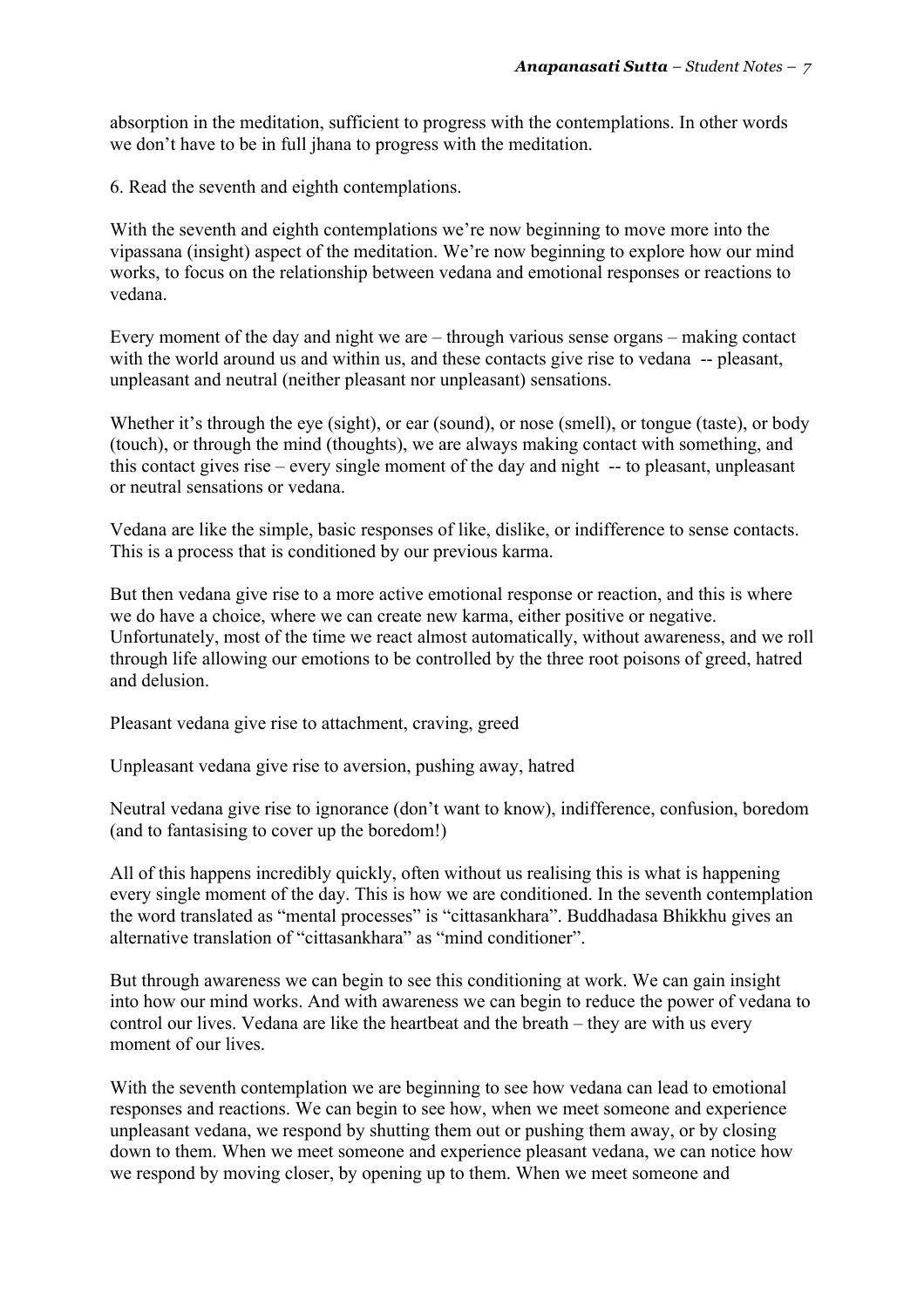experience neutral vedana, we can notice how we respond with indifference or disinterest, or with boredom.

Indeed, when we become more aware of our vedana, in particular the experience of neutral vedana, we may discover just how much energy we put into fantasising so as to avoid boredom!

But with awareness we can open up a gap between vedana and active emotional responses, and give ourselves the choice to react habitually or to act creatively.

And at the same time during the meditation (and increasingly during our everyday lives) we can begin to notice how the very act of bringing awareness to the interplay of vedana and active emotional responses, can often be enough, by itself, to lessen the power of vedana to disturb and control our emotional responses. This is the eighth contemplation. Awareness calms the mind. We are developing the capacity to watch what is happening in terms of our moment-by-moment vedana, and to watch calmly and with equanimity, without reacting.

The Buddha uses a simile or metaphor to describe the power of non-reactive awareness of one's state of mind to calm mental processes in the Vitakkasanthana Sutta. (Majjhima Nikaya). In this simile one is walking fast for no particular reason. Becoming fully aware of what one is doing, one might walk slower, or even stand still, or instead of standing one might sit or lie down. This progressive increase in physical comfort and tranquillity vividly illustrates how the usual rapid link from vedana to emotional reaction can be gradually reduced and overcome through direct observation or awareness.

7. Remember, the breath is the anchor throughout the whole meditation!

8. Meditation exercise on second tetrad:

Keep awareness of breathing throughout as an anchor

Explore vedana in body and mind; as sensations arise notice whether they are pleasant or unpleasant or neutral

Look for and cultivate any sense of pleasant vedana; look for elements of pleasure in the experience of the breath or body, or elements of contentment in the mind, and nourish these to help stabilise absorption

Begin to explore connections between vedana and active emotional responses. Just observe with bare awareness.

Notice how non-reactive awareness diminishes the power of vedana to take us over, notice how awareness of the vedana/emotional response sequence by itself calms the mind

Relaxing effort

Just sitting absorbing effects of meditation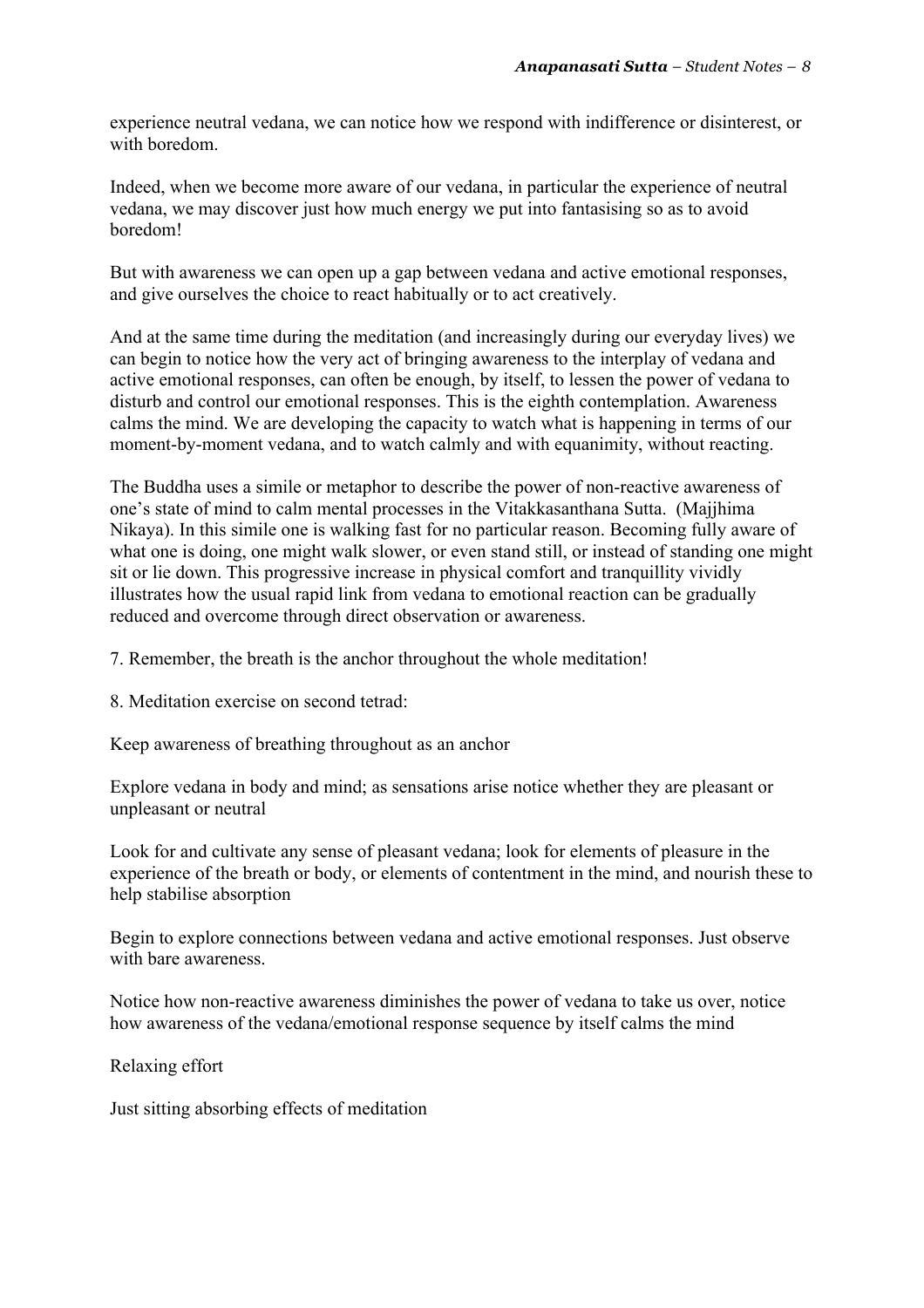# **Anapanasati Sutta Student Notes: Session Three**

1. Guided meditation based on first eight contemplations

Just sitting quietly

Read or remember first eight contemplations (first two tetrads) on kaya and vedana

Turn attention to breath: Don't seek any particular kind of breath, just - Observe its location, notice any changes in location Observe its duration, notice any changes in duration Observe its quality, notice any changes in quality Notice how location, duration and quality of breath condition each other

Keeping awareness of breath as an anchor: Focus on experiencing simple sensations in the body Use either the body scan approach or simply be sensitive to whatever sensations arise Notice how body sensations change Notice how body sensations and breath condition each other

Focus on the physical experience of the breath at one spot Notice how breath, body and mind condition each other Calming the breath, calming the mind

As breath calms the body and mind, begin to explore vedana arising in body and mind Notice whether body sensations are pleasant, unpleasant or neutral Notice whether sound sensations are pleasant, unpleasant or neutral Notice whether sensations arising through any of the other physical sense doors (eye, nose or tongue) are pleasant, unpleasant or neutral Notice whether vedana associated with thoughts arising in the mind are pleasant, unpleasant or neutral

Be sensitive to, and encourage any experience of piti (sense of pleasure or of energy freeing up) or sukha (release of tension, sense of contentment)

Aware of the breath, aware of vedana

Beginning to explore conditioning relationship between vedana and active emotional response to vedana:

If body sensations arise, are they pleasant, unpleasant or neutral? What is your emotional response to them? Do you push them away, do you feel attracted towards them or indifferent? What effect does this have on your mind?

If sound sensations arise, are they pleasant, unpleasant or neutral? What is your emotional response to them? Do you push them away, do you feel attracted towards them or indifferent? What effect does this have on your mind?

In the same way, observe what happens with sensations arising through any of the other physical sense doors (eye, nose, tongue)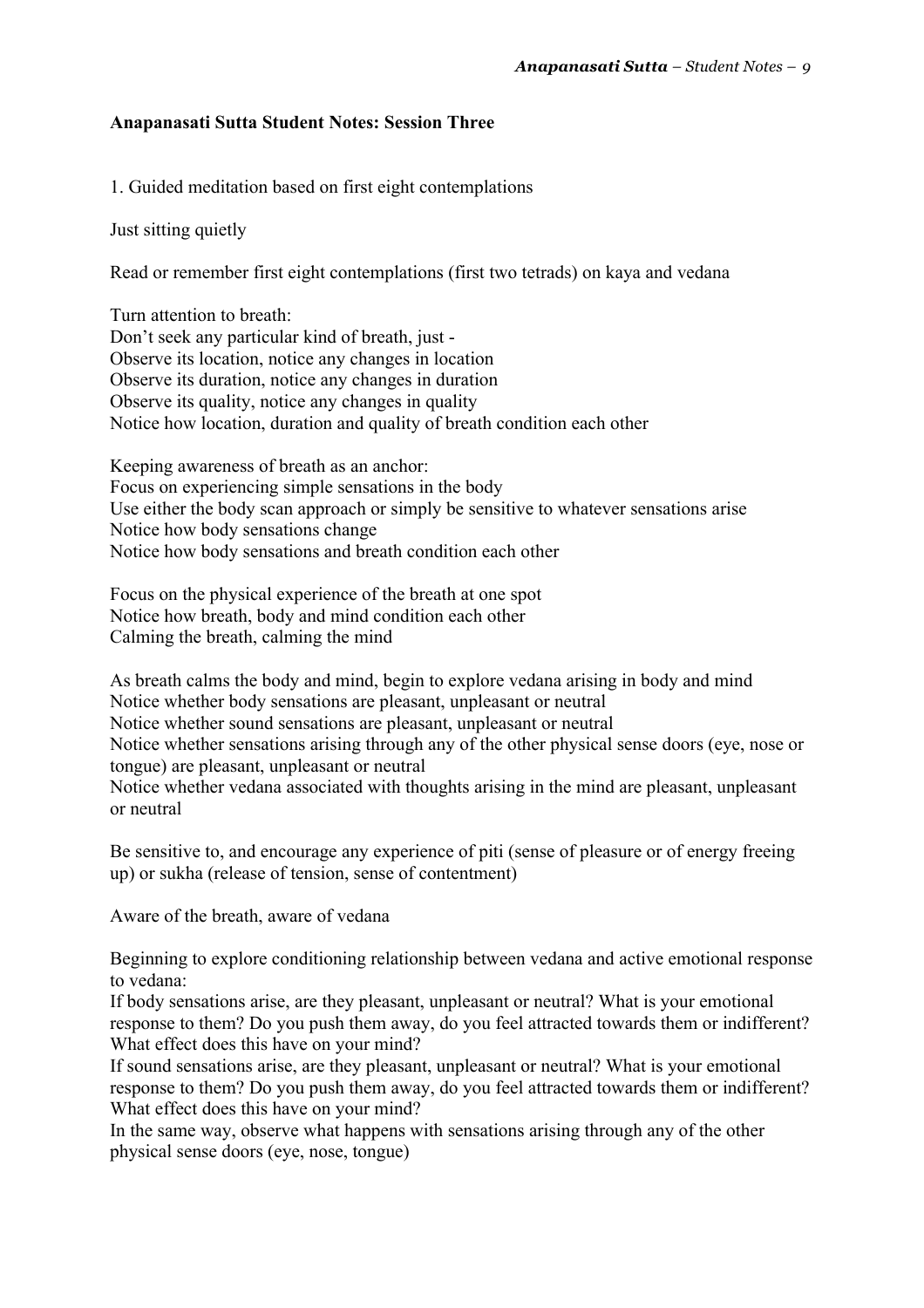Notice whether the vedana associated with thoughts arising in the mind are pleasant, unpleasant or neutral. What is your emotional response to them? What effect does this have on your mind?

Not getting caught up with vedana and emotional proliferations, not pushing them away. Just giving them space and observing with kindly awareness the interplay between vedana and emotions.

Notice how bringing a spacious, kindly awareness to vedana and emotions diminishes the power of vedana and emotions to take over the mind

Notice how a spacious, kindly awareness leads to a calming of the body and a calming of the mind

Aware of the breath, aware of the body, aware of vedana, aware of the mind

Calming the breath, calming the body, calming the mind

Relaxing your effort

Just sitting quietly, absorbing the effects of the meditation

2. Read contemplations 9 to 12 (the third tetrad) on the mind (citta)

In the first two tetrads we've been exploring the relationship between breath, body and vedana, and begun to get a sense of how our mind works. We're exploring the mystery of our own mind. And we're going to take this deeper with the third tetrad.

Perhaps we are already beginning to realise that our body/mind complex is not a fixed 'thing' but is a process that's open and changing

Perhaps our experience is already beginning to loosen the idea that there is a fixed 'me'. Instead, with awareness, we can experience a changing flow of experiences in breath, body, vedana and emotions. Perhaps we can begin to see that our mind is a changing flow of experiences.

Sometimes it's said that the mind is "sunya" (the pali is 'sunna') – which means "empty of fixed self-nature". The word "sunya" comes from a root word "su" – which means "swollen" which in turn can call to mind the metaphor "pregnant with possibility".

"Sunyata" (the noun derived from the adjective "sunya") isn't therefore just an emptiness, a void of nothingness, it's an open dimension of being, a field of potential with nothing fixed. It's because our mind is "sunya" that all of us have the potential to become Buddhas.

3. To explore the mind further it's useful to look more closely at our moment-by-moment experience. The experience of each moment can be broken down into what's called the "five skandhas ('khandha' in pali)" or "aggregates" or ""constants"

P.T.O.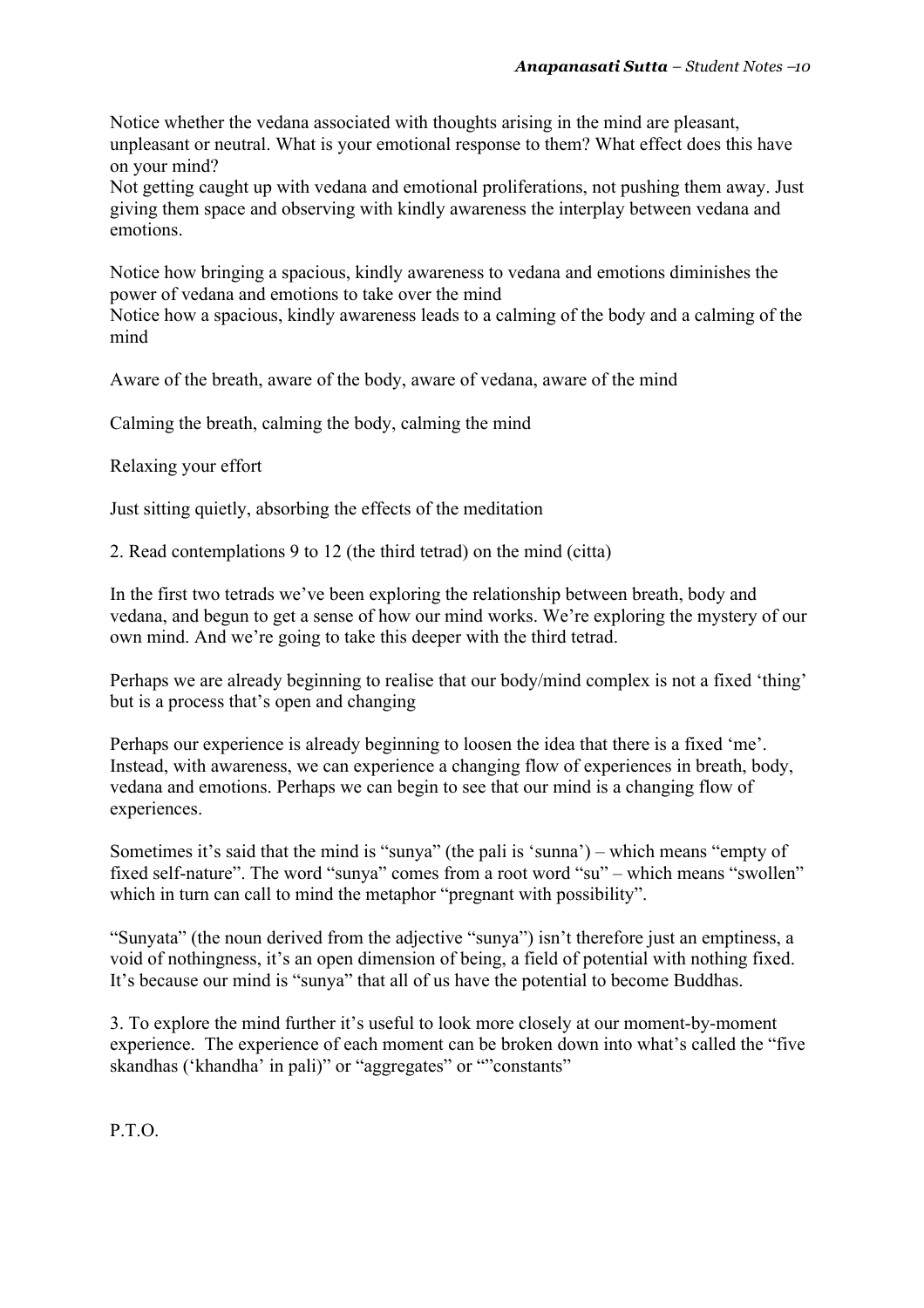The Five Skandhas:

- Form (rupa /kaya)
- Feeling (vedana)<br>• Perception (samjna)
- Perception (samjna) ('sanna' in pali)<br>• Volitions (samskara) ('sankhara' in
- Volitions (samskara) ('sankhara' in pali)<br>• Consciousness (viinana) ('vinnana' in pali)
- $(vijnana)$  ('vinnana' in pali)

"Rupa" is matter or form, that which manifests itself to the senses as substance. In this context it stands for the material body (kaya) of the human being.

"Vedana" is the psycho-physiological faculty of experiencing sensations as pleasant, unpleasant or neutral.

"Samjna" is the mental act of picking out an object, recognising its features, and labelling it.

"Samskara" is the emotional response to vedana and samjna

"Vijnana" is the union of the other four constants in the act of consciousness, an act that is performed every single moment.

Each moment of experience is an interaction between form, feeling, perception and volitions coming together in a moment of consciousness.

4. When we practice sensitivity to the mind (contemplation nine) we are particularly focusing on samskara / volitions or emotional responses in the mind. We begin to see how the mind is consumed first with one emotional state, then another. So it's important at this stage of the meditation to bring awareness to bear on our mental states. We bring a kind and noninterfering awareness, and we begin to distinguish between our mental or emotional states.

To do this we need a framework that can help us to recognise our mental states. Here is a framework based on the three "root poisons" of greed, hatred and delusion, showing both negative and positive mental states:

See framework over page

P.T.O.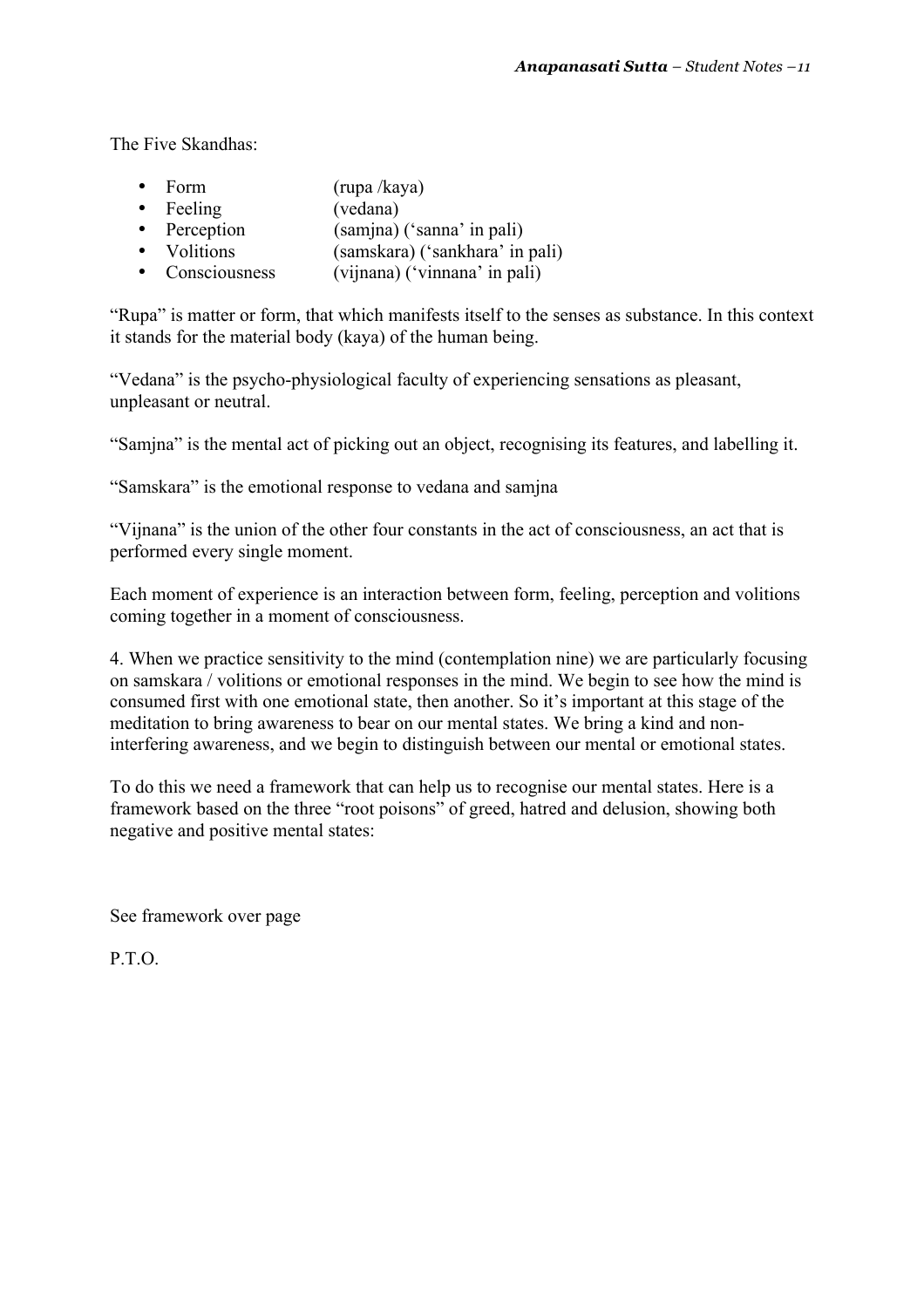| Three root poisons: | Associated hindrances /<br>Negative mental states:                           | Positive mental<br>states:                                                                           |
|---------------------|------------------------------------------------------------------------------|------------------------------------------------------------------------------------------------------|
| Greed               | Craving for sense desire                                                     | Non-greed: -<br>peace, serenity,<br>contentment,<br>generosity,<br>inner confidence,<br>feeling free |
| <b>Hatred</b>       | Ill-will                                                                     | Non-hatred: -<br>Metta, kindness,<br>Openness,<br>Acceptance of<br>things as they are                |
| <b>Delusion</b>     | Sloth and torpor,<br>Restlessness and<br>Anxiety,<br>Doubt and<br>Indecision | Non-confusion: -<br>Awareness,<br>wisdom,<br>clarity of view,<br>natural<br>radiance of mind         |

Another way of expressing this framework might be to ask whether the mind is:

| • Closed or grasping  | or | contented and free    |
|-----------------------|----|-----------------------|
| • Irritated           | or | open, accepting, kind |
| • Wandering, restless | or | still and calm        |
| – Dull                | or | energetic and bright  |
| • Uncertain           | or | Committed and clear   |
|                       |    |                       |

5. With contemplation nine, being sensitive to the mind;

We are simply aware of our mental states, without judging or interfering in them, whether they are positive or negative

We become familiar with our mental states and see how they rise and fall

By awareness we begin to reduce the power of our mental states to control our mind

All this depends, not on theory or intellectual reflection, but on direct experience in meditation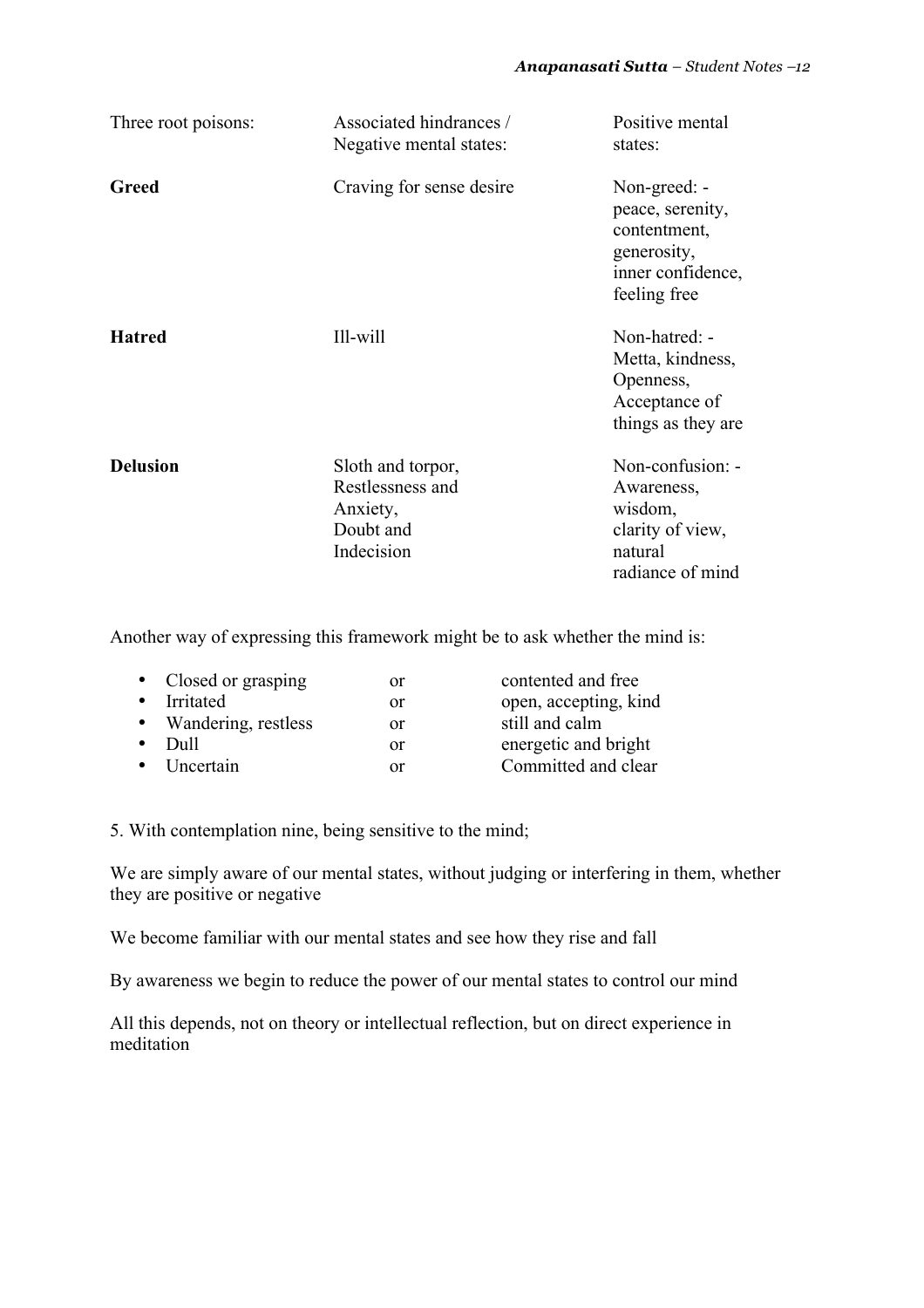A poem by the sufi poet Rumi captures this process well:

*"This being human is a guest house. Every morning a new arrival.*

*A joy, a depression, a meanness. Some momentary awareness Comes as an unexpected visitor.*

*Welcome and entertain them all! …….*

*The dark thought, the shame, the malice, Meet them at the door laughing, and invite them in.*

*Be grateful for whoever comes, Because each has been sent As a guide from beyond."*

Larry Rosenberg comments:

*"We are learning to observe these states in a friendly way, instead of identifying with them, resisting them, or rejecting them. The point is to change our mind from a battlefield, where we're always fighting these states, or getting lost in them, to a place of peaceful coexistence."*

And Alan Watts says:

*"Instead of applying specific antidotes to all the toxins in the mind, one simply tries to stop polluting one's mind-stream with grasping onto afflictive thoughts and emotions."*

6. Read contemplations 10, 11 and 12 again.

7. Contemplation 10, gladdening the mind, is to experience joy at being able to practice the dharma, getting joy and pleasure from a sense of progress as we begin to get a sense of 'how things are'.

8. Contemplation 11, steadying the mind, is to become familiar with one's mental states, seeing them emerge from stillness and return to stillness. Seeing this, then mental states begin to lose their power to control the mind. Then the mind steadies.

9. Contemplation 12, liberating the mind, is to notice how our sense of time falls away as the mind grows quiet and still, and we open up to a vast spaciousness. It's like the clouds in the sky dissolving away to reveal a vast, open blue sky that's always been there waiting for us to see it.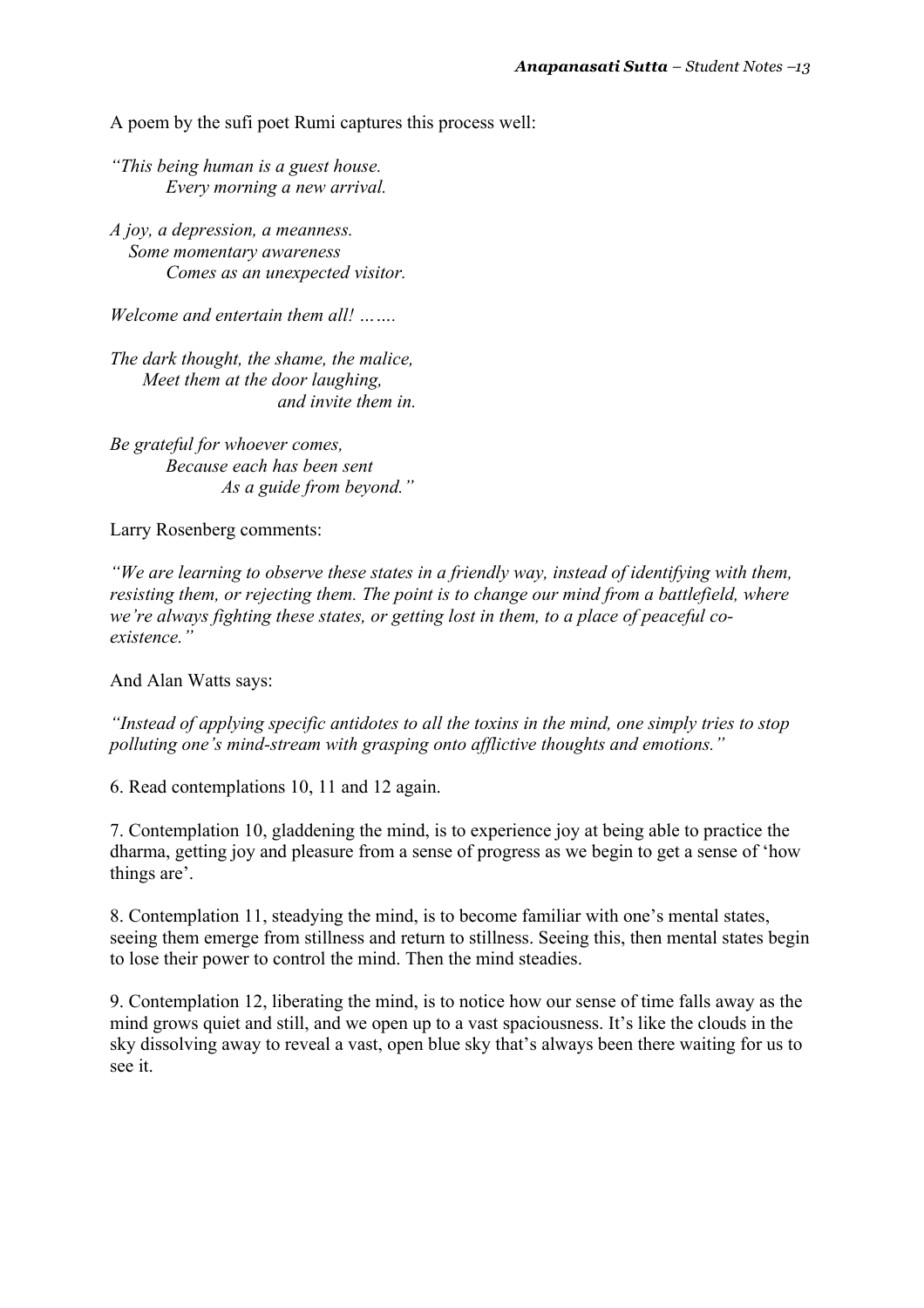10. Meditation exercise on mental states:

Work your way through the contemplations of the first tetrad

When you have calmed the mind, then keeping awareness of the breath as an anchor, investigate your mental states, not pushing anything away, and not getting caught up with anything, just being aware

Don't interfere in your mental states just observe with a kind awareness

Identify mental states

| Closed or grasping     | or | contented and free    |
|------------------------|----|-----------------------|
| Irritated              | or | open, accepting, kind |
| Wandering, restless    | or | still and calm        |
| Dull                   | or | energetic and bright  |
| Uncertain, confused or |    | Committed and clear   |

Notice how mental states arise and fall

Notice how awareness of negative mental states reduces their power to take over the mind

As the mind steadies and calms, becoming aware of a sense of openness and spaciousness in the mind

Relaxing your effort

Just sitting absorbing the effects of the meditation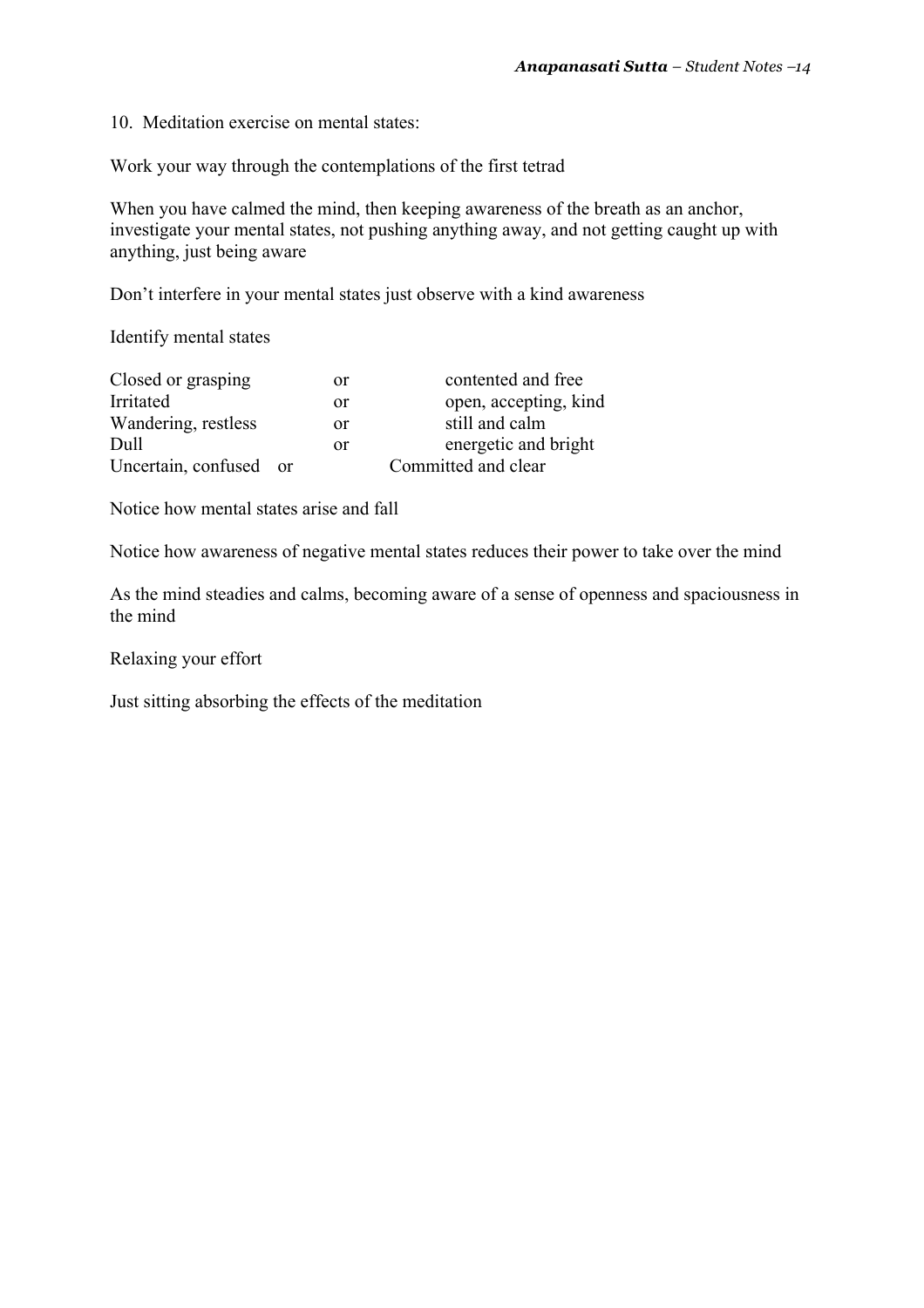### **Anapanasati Sutta Student Notes: Session Four**

1. Now we move onto the final set of contemplations, on dhammas, mental objects. In this context dhammas are perspectives on experience that we use to investigate the nature of reality. And with the anapanasati sutta the main perspective with which we view our experience is 'impermanence'.

Read contemplations 13 to 16.

We will spend most time looking at contemplation 13, focusing on impermanence, as this establishes the perspective with which we will investigate our experience. Contemplations, 14, 15 and 16 are contemplations that we cannot force. They 'happen' when we are able to let things go, when we are simply able to 'be', without in any way pushing or fabricating our experience.

2. Conditioned existence (our normal existence) is characterised by three marks:

| • Anicca ('anitya' in Sanskrit)  | Impermanence                      |
|----------------------------------|-----------------------------------|
| • Anatta ('anatman' in Sanskrit) | Insubstantiality or no fixed self |
| • Dukkha ('duhkha' in Sanskrit)  | Unsatisfactoriness                |

In our everyday existence we see things, including ourselves, as separate, independently existing objects. For convenience we name things and make them nouns as if they were fixed objects.

In reality, though, everything is impermanent and subject to change. There is no such thing as 'things'! What we call a 'thing' is in reality a changing flow, a process, coming into being depending on conditions, and ceasing to be depending on conditions. Every 'thing' is a changing process, dependent on conditions, and is itself part of the conditions for other 'things' or processes.

Two poems from Zenrin Kushu reflect the two sides of change and impermanence:

*If you do not believe Look at September, look at October How the yellow leaves fall And fill mountain and river*

*Sitting quietly, doing nothing Spring comes, and the grass grows by itself by*

Because 'things' are conditioned and impermanent, there are no fixed or independent objects. This includes ourselves. There is no fixed self. What we identify as the 'self' is always changing. It's insubstantial. As we have said earlier, the self is characterised by sunyata – it is empty of fixed self-nature, is open and full of potential.

Life becomes unsatisfactory for us when we try to fix things in time, when we deal with them as if they were permanent and separate objects, when we grasp after them. To move away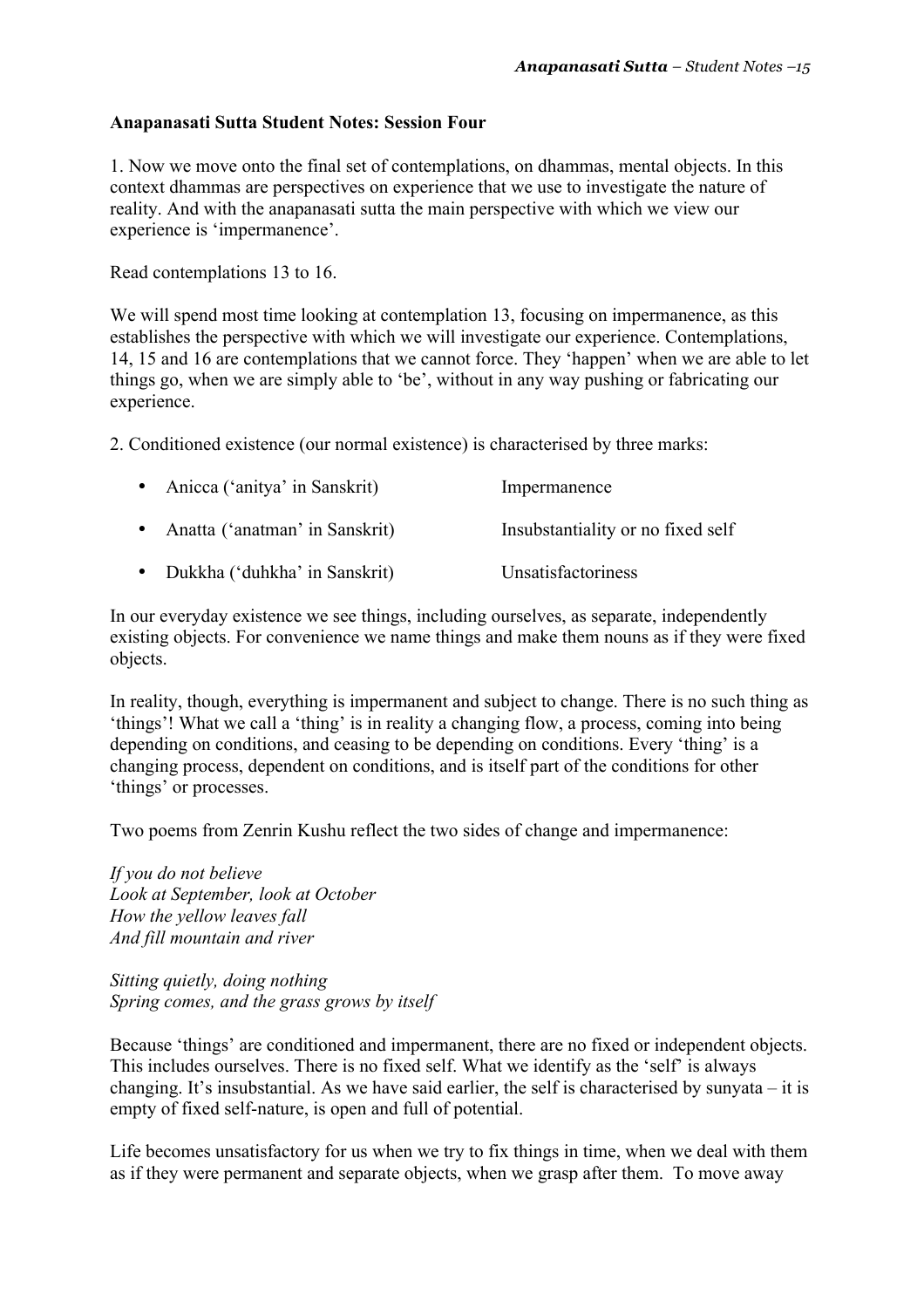from unsatisfactoriness requires us to directly experience things as impermanent and transient, to see them as insubstantial. It requires us to let go of attachment and to take pleasure in the transience of things. William Blake catches this wonderfully in his poem "Eternity":

*"He who binds to himself a joy, Does the winged life destroy; But he who kisses the joy as it flies, Lives in eternity's sunrise."*

This threefold teaching of impermanence, insubstantiality and unsatisfactoriness is one of the central teachings and insights of the Buddha. The focus in the anapanasati meditation is on impermanence because the second and third characteristics flow from impermanence, the first. So, in the meditation we revisit the first three tetrads or groups of contemplations from the perspective of impermanence, aware of the arising and falling and changing of breath, of body sensations, of vedana (feeling tone), of thoughts and emotions (mental states).

3. Contemplations 14, 15 and 16 come into effect: when we are able to truly see the impermanence of all phenomena, and begin; first to emotionally let go of attachment, to see how we've been caught up in experience and let it go, to see it's not mine, it's not me, then we experience the "fading away" of attachment (contemplation 14); second, when we notice that we no longer experience attachment, then we notice the "cessation" of attachment, the ending of dukkha (unsatisfactoriness) (contemplation 15); and finally, when we become liberated, "relinquishing" ourselves, and giving ourselves back to the universe (contemplation 16).

4. Guided meditation on impermanence (See next page)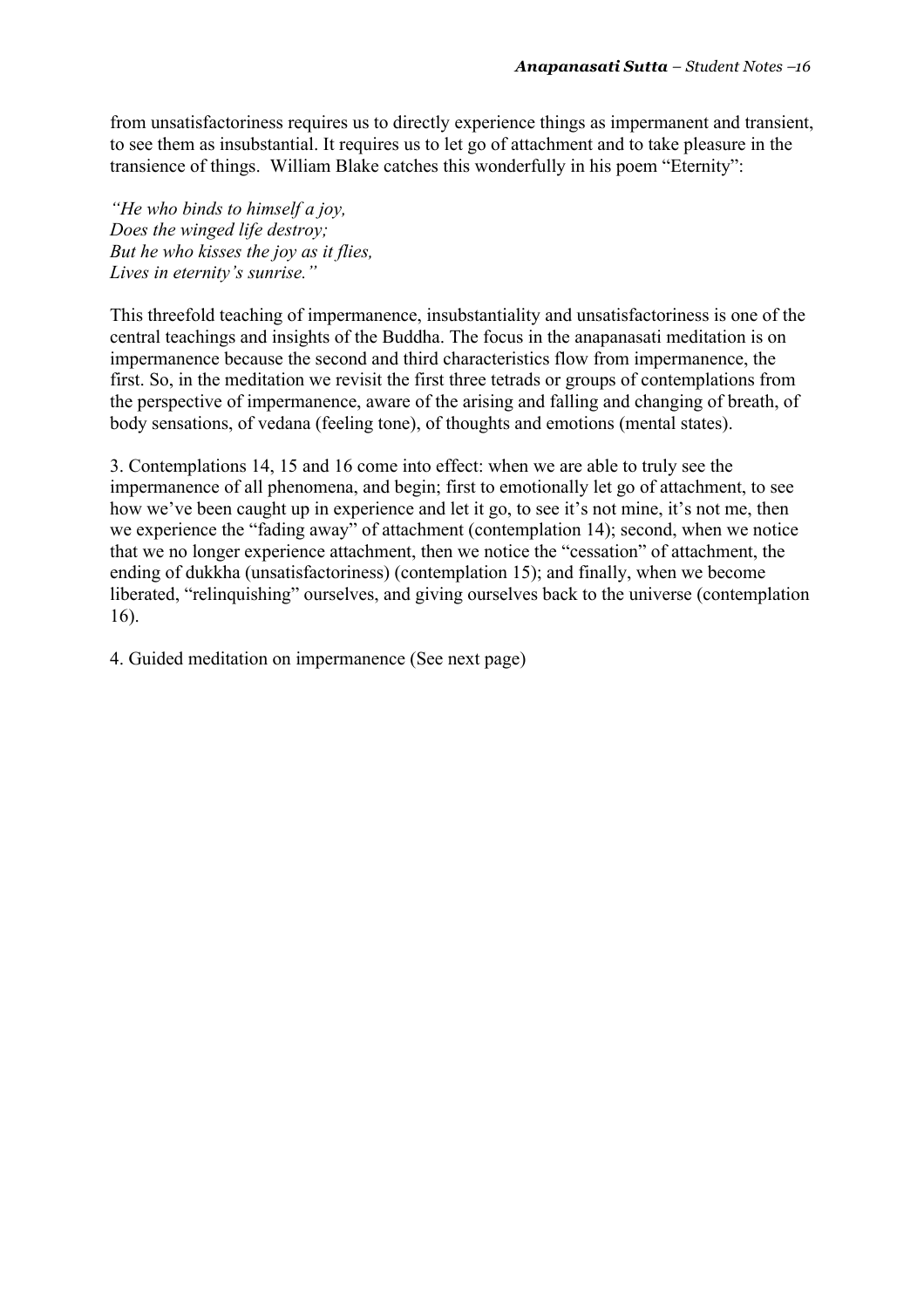Guided Meditation on Impermanence:

(i) Establishing calm awareness through breath and body  $(0 - 10 \text{ minutes})$ 

(ii) Becoming aware of the breath

Noticing how the breath is always changing

Letting go and following the changing flow of the breath  $(10 - 15 \text{ minutes})$ 

(iii) Aware of your breathing and becoming aware of body sensations

Whether pleasant, unpleasant or neutral just being aware of body sensations

Noticing how body sensations are always changing

Letting go and watching body sensations coming and going  $(15 - 20 \text{ minutes})$ 

(iv) Aware of your breathing and becoming aware of thoughts and emotions

Not pushing away any thoughts, trying not to get carried away by thoughts

Noticing how thoughts and emotions appear to arise from nothingness (shunyata) and dissolve back into nothingness  $(20 - 25 \text{ minutes})$ 

(v) Keeping awareness of breath as an anchor:

Letting whatever presents itself be the object of your attention, whether it be the breath, body, other sense objects (sounds, sight, smell, taste), vedana, or thoughts and emotions

Practising not being for or against what is happening. Not judging, just noticing how things arise and pass away.

Not holding on to anything. Letting go.  $(25 - 35 \text{ minutes})$ 

(vi) Relaxing any effort

Just sitting quietly, absorbing the effects of the meditation.  $(35 - 40 \text{ minutes})$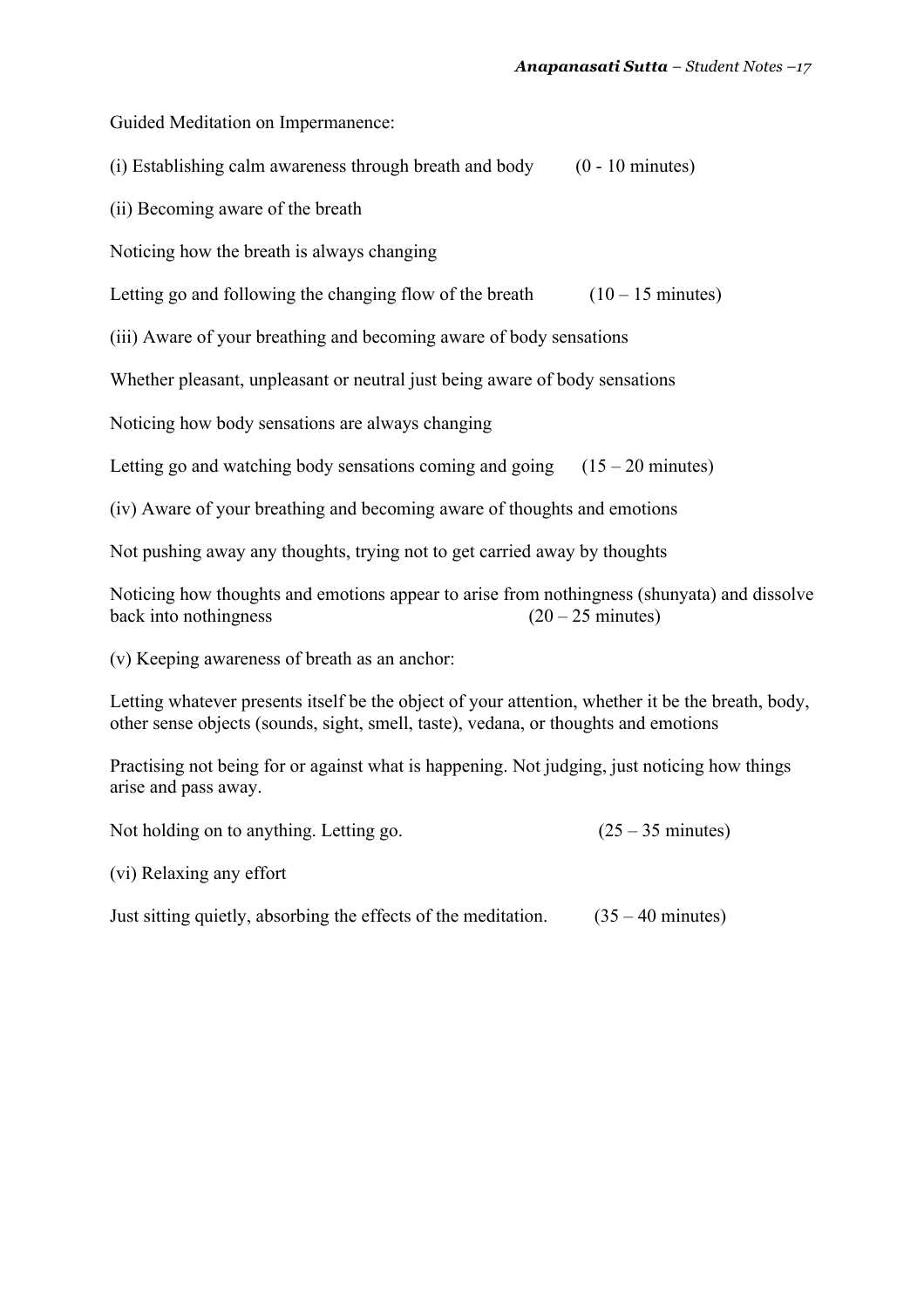# **Anapanasati Sutta Student Notes: Session Five**

1. The sixteen contemplations of the anapanasati sutta provide a comprehensive course of meditative training. It's important to carefully work your way through all sixteen contemplations to get a thorough idea of what's involved with each of them. Doing them on a course or on retreat is the best way to do that. But when it comes to regular meditation practice at home then it's often not possible to have the time to go through all sixteen contemplations. There are, however, two shorter or 'condensed' methods of practising anapanasati meditation.

2. The first condensed method involves practising the first tetrad on the breath and body until a level of calm and concentration is reached. Or, if you prefer to achieve a state of calm and concentration by doing the normal mindfulness of breathing, then do that. Whichever of the normal four stages of the mindfulness of breathing meditation or the first tetrad of the anapanasati method helps you to become calm and concentrated is fine.

3. Then, once you have become calm and concentrated, turn your attention to any one of the first three tetrads, either, body (kaya) or feelings (vedana) or mind (citta), and thoroughly explore that single tetrad. Make that tetrad the main focus of your meditation.

With the kaya tetrad carefully notice how the breath, body and mind condition each other. Then go through the kaya tetrad again, but this time from the perspective of the fourth tetrad, from the perspective of impermanence, insubstantiality and unsatisfactoriness.

With the vedana tetrad carefully notice how the breath, body, vedana and mental states mutually condition each other, particularly noticing how vedana condition mental states. Then go through the vedana tetrad again from the perspective of impermanence, insubstantiality and unsatisfactoriness.

With the citta tetrad carefully explore your mental states, becoming familiar with them, and learning the power of awareness to diminish the hold of mental states over your mind, discovering the spaciousness of mind. Then go through the citta tetrad again from the perspective of impermanence, insubstantiality and unsatisfactoriness.

When going through the tetrads from the perspective of impermanence, look for any experience of fading away of attachment, of letting go of oneself.

Always finish the meditation with a short period of just sitting, relaxing any effort to meditate, just absorbing the effects of the meditation.

4. For those still relatively new to meditation, I recommend that you use this first short method to practice the anapanasati meditation, as it is more focused than the second short method.

5. The second condensed method can be called 'choiceless awareness'. As with the first condensed method, practice with the breathing until a level of calm and concentration is achieved.

You may find it useful to finish the period of calming preparation with the following words: